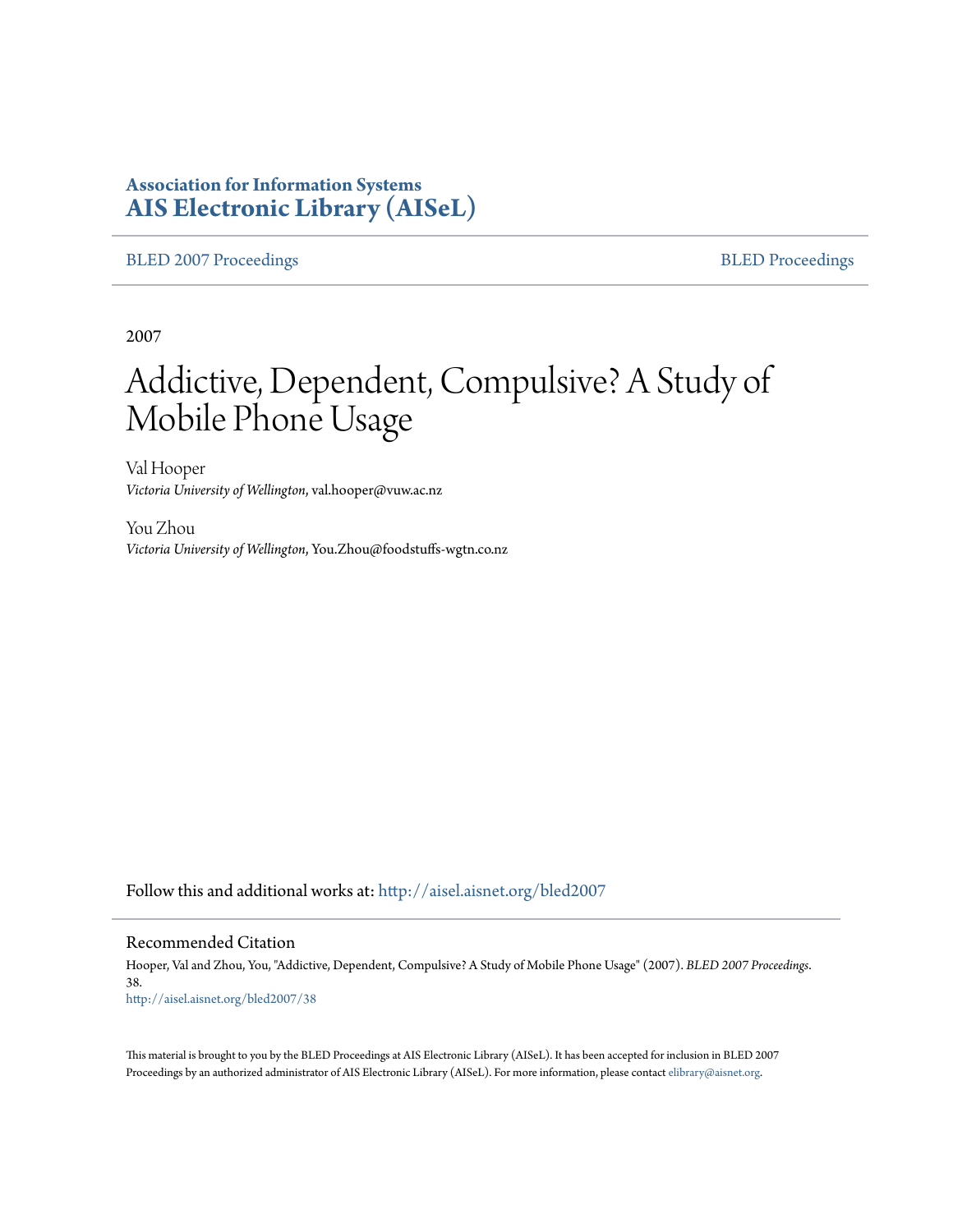#### **20th Bled eConference eMergence: Merging and Emerging Technologies, Processes, and Institutions** June 4 - 6, 2007; Bled, Slovenia

### **Addictive, dependent, compulsive? A study of mobile phone usage**

#### **Val Hooper**

Victoria University of Wellington, New Zealand [Val.hooper@vuw.ac.nz](mailto:Val.hooper@vuw.ac.nz)

#### **You Zhou**

Victoria University of Wellington, New Zealand [You.Zhou@foodstuffs-wgtn.co.nz](mailto:You.Zhou@foodstuffs-wgtn.co.nz)

#### **Abstract**

In order to address the claims that mobile phone usage is addictive, a study was undertaken to categorize mobile phone usage behaviour based on the underlying motivation. Six categories were identified: addictive, compulsive, dependent, habitual, voluntary and mandatory. A survey of 184 students found that the behaviour cannot be conclusively categorized as any specific type, although there was stronger support for mobile phone usage being categorized as dependent, voluntary or mandatory behaviour, rather than being addictive, compulsive or habitual.

**Keywords:** mobile phone usage, addictive behaviour, compulsive behaviour, dependent behaviour, habitual behaviour, voluntary behaviour, mandatory behaviour

### **1 Introduction**

The mobile phone is becoming the primary personal communication mechanism worldwide (Leung & Wei, 1999; Ling, 2000; Wei, 2006). Not only is it a talking device on the move, but it is also a necessary social accessory (Peters & Allouch, 2005). Its use has become a social phenomenon, taking place within a social context and influenced by perceptions of products, services, and social norms (Roos, 1993).

However, the view has also been expressed that "mobile phone usage is a compulsive and addictive disorder which looks set to become one of the biggest non-drug addictions in the 21st century" (Madrid, 2003).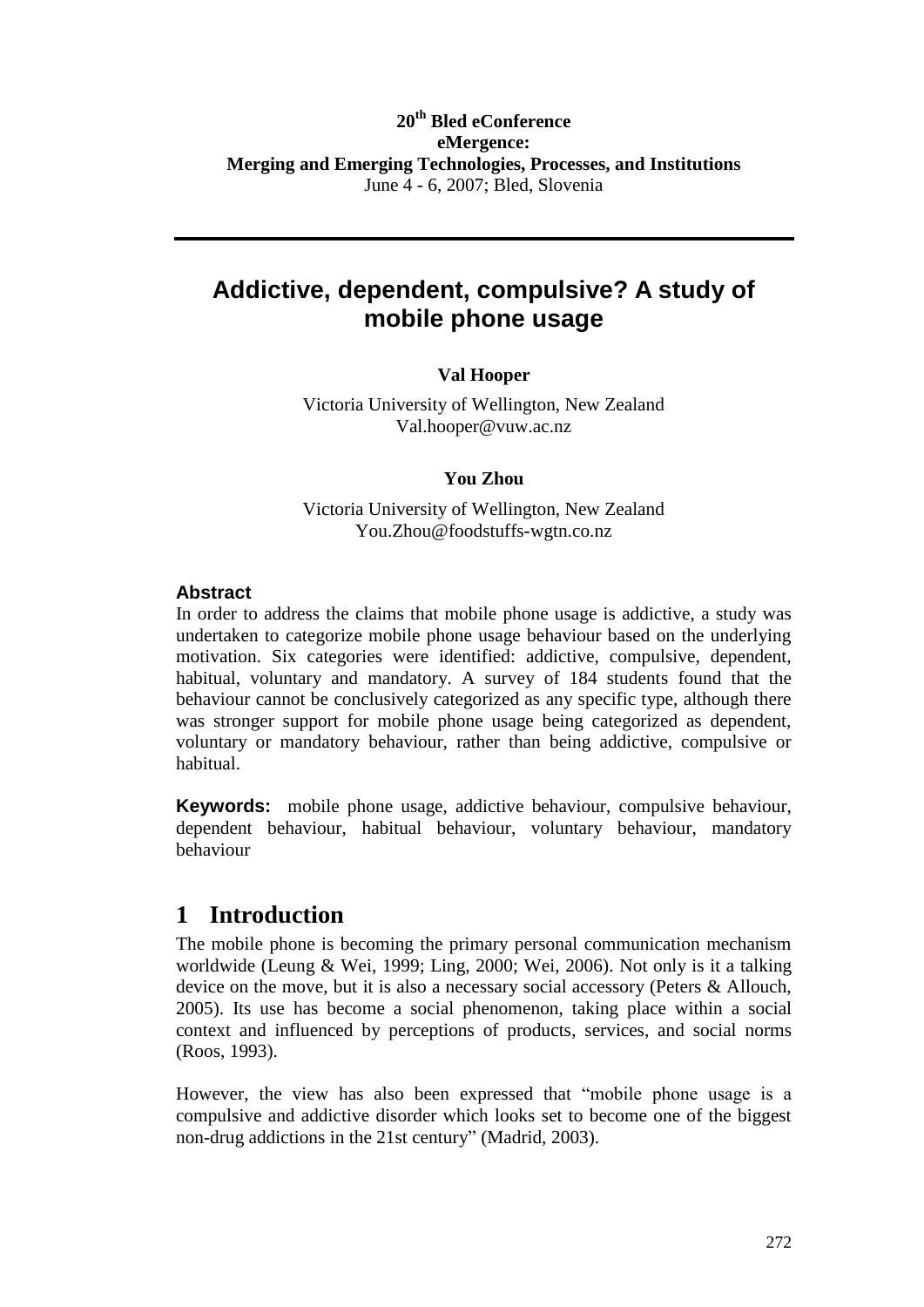Till now, few academic studies have responded to such statements. While some, such as Aoki and Downes (2003), have examined mobile phone usage as addiction, it would appear that no study has specifically explored the relationship between mobile phone usage and behaviour types according to which it might be categorized.

## **2 Research Objectives**

The research questions which thus arose were:

- Is mobile phone usage addictive?
- Is mobile phone usage some other behaviour type?
- What are the main types of mobile phone behaviour?

In categorizing a behaviour, it can be misleading to do so simply according to observable actions. Behaviour is driven by motivations (Albanese, 1993) and it would be more informative to study the underlying motivations of a certain behaviour before categorizing it. However, consensus is lacking on what the main triggers and motivations of mobile phone usage are (Aoki & Downes, 2003).

In attempting to answer the research questions, the approach chosen was to identify the type of behaviour according to the underlying motivations of that behaviour. The objectives of the research thus became:

- To identify relevant types of behaviour according to which mobile phone usage could be categorized
- To identify the underlying motivations typically associated with each of the types of behaviour
- To categorize mobile phone usage according to those types, based on the underlying motivations

An extensive review was conducted of the relevant psychology, sociology, consumer behaviour and mobile commerce literature in order to obtain a comprehensive insight into the phenomenon and to address the first and second objectives. Then a survey was undertaken to address the third objective. The following sections relate the findings.

For the purposes of this study, 'mobile phone usage' was limited to having a mobile phone and using it to communicate by means of calling and/or text messaging.

### **3 Literature Review**

#### **3.1 Human behaviour and motivation**

[Human](http://en.wikipedia.org/wiki/Human) [behaviour](http://en.wikipedia.org/wiki/Behavior) can be seen as the actual performance of intentions (Maslow, 1943). It is triggered by various reasons and motivations (Hanley & Wilhelm, 1992), whether they be psychological or physical (Lester, 1990) social, cultural or situational (Maslow, 1943). (There are many motivational theories but these tend to be the main categories of motivation.)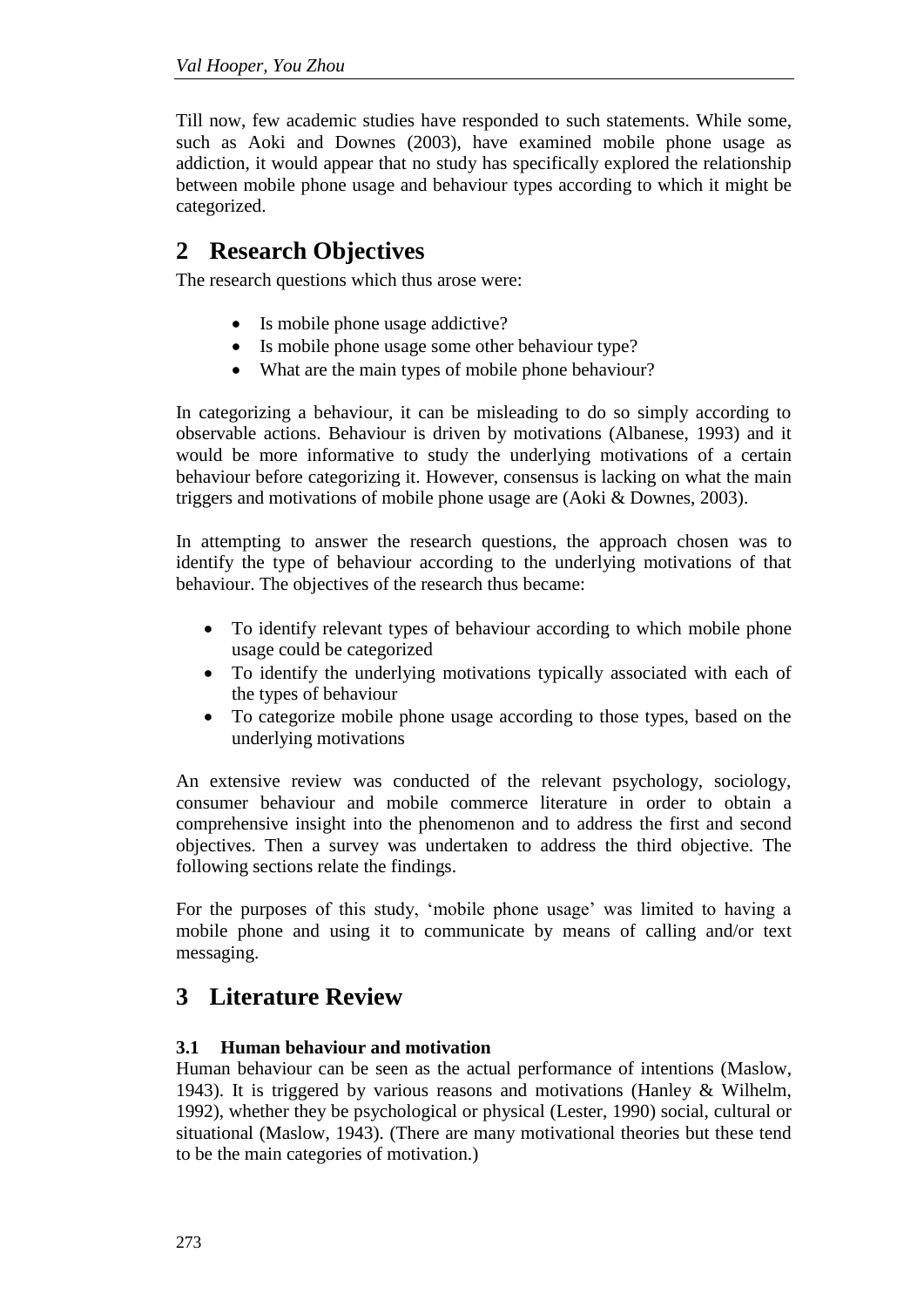From the literature, the six types of behaviour that were most frequently referred to were: habitual, addictive, mandatory, voluntary, dependent, and compulsive behaviour. The research thus focused on these but that does not imply an exclusion of other behaviour types.

#### *3.1.1 Addictive behaviour*

Addictive behaviour usually falls in the realm of abnormal behaviour. It is frequently defined as any activity, substance, object, or behaviour that has become the major focus of a person's life to the exclusion of other activities, or that has begun to harm the individual or others physically, mentally, or socially (Hanley & Wilhelm, 1992). Addictive behaviour is frequently mentioned in marketing and customer consumption research, and O"Guinn and Faber (1989) developed a model of addictive behaviour including four main elements: 1) a sudden and spontaneous desire to act; 2) a state of psychological disequilibrium; 3) the onset of psychological conflict representing an inner battle of thoughts; 4) a lack of regard or denial for consequences of the behaviour. These four elements have been used as criteria to study addictive behaviour in other research (Faber & O"Guinn, 1992).

Some questioned whether 'addictive' behaviours in sports and work should be labelled as abnormal behaviours, but rather as an extreme form of normal behaviours (Schiffman & Kanuk, 2000). However, according to Hanley & Wilhelm (1992),

the difference between viewing apparently addictive behaviour as normal or abnormal behaviour, lies in the motivation for engaging in the activity and consequences of the behaviour.

Addictive behaviours in general are often rooted in low self-esteem and feelings of powerlessness (Maslow, 1943; O"Guinn & Faber, 1989; Hanley and Wilhelm, 1992) and the behaviour is a way of improving/relieving that (O"Guinn & Faber, 1989).

### *3.1.2 Compulsive behaviour*

O"Guinn and Faber (1989) stated that "most compulsive behaviour, especially compulsive buying, was first identified and described as chronic, repetitive, behaviour that becomes a primary response to negative events or feelings". Such compulsive behaviour is typically very difficult to stop and ultimately results in harmful consequences. These consequences are not only economic but also psychological and societal (O"Guinn & Faber, 1989).

Compulsive behaviour is frequently defined as an impulse disorder; the inability to restrain an impulse (Hanley & Wilhelm, 1992; O"Guinn & Faber, 1989; Faber & O"Guinn, 1992). In order to distinguish between non-compulsive behaviour and compulsive behaviour, Rook and Hoch (1985) developed a model of compulsive behaviour including five elements: 1) a sudden and spontaneous desire to act; 2) a state of psychological disequilibrium; 3) the onset of psychological conflict representing an inner battle of thoughts; 4) a reduction in rational evaluation of product attributes; and 5) a lack of regard or denial for consequences of the behaviour.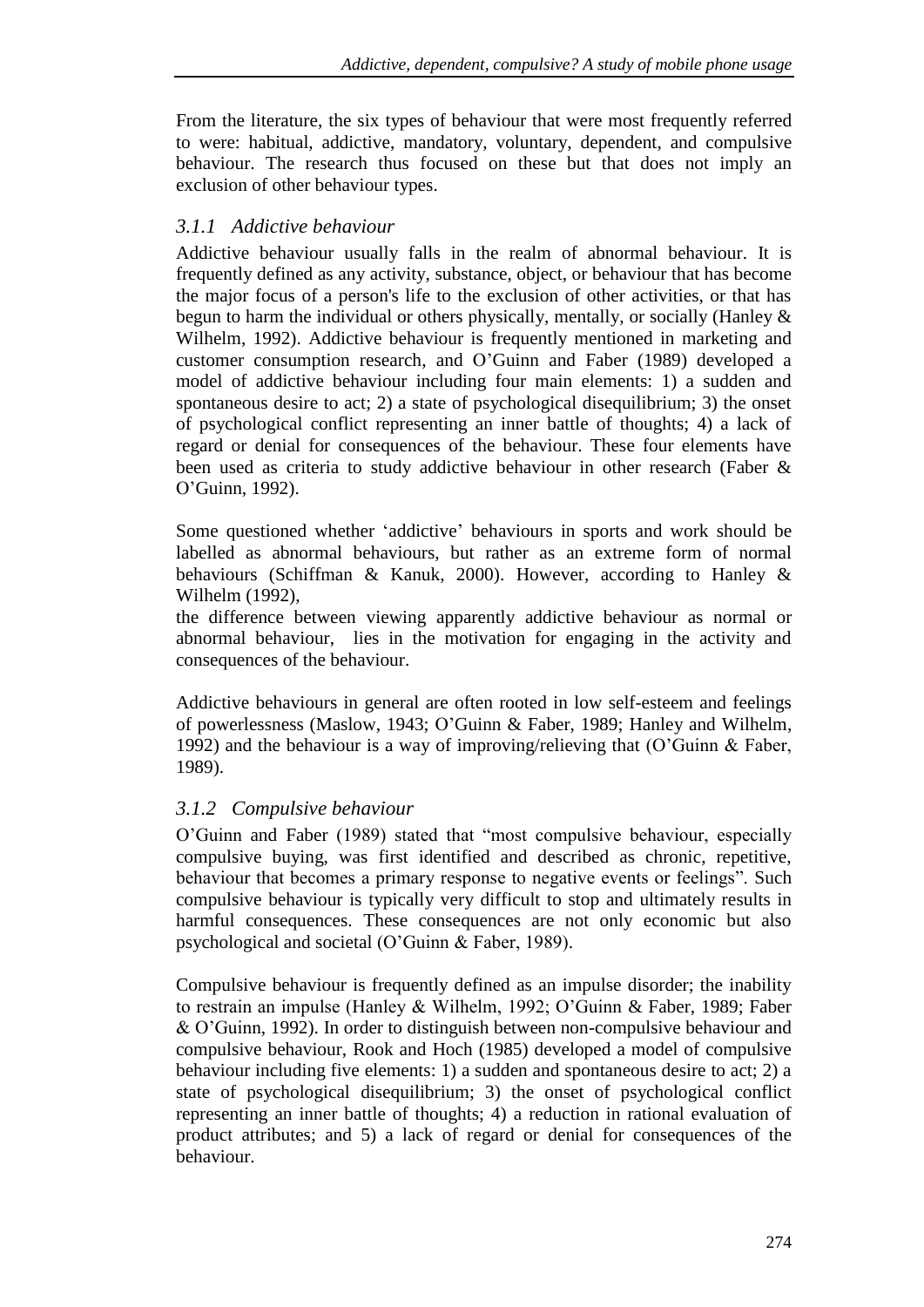Compulsive behaviour and addictive behaviour are usually studied in parallel. However, they are different. Compulsive behaviour is an [irrational](http://en.wiktionary.org/wiki/irrational) need to [perform](http://en.wiktionary.org/wiki/perform) some action, often despite negative consequences, and it is usually periodic (Rook, 1987). Although addictive behaviour shares similarities with compulsive behaviour, unlike the periodic characteristic, addictive behaviour tends to be a continuing pattern (Rook, 1987).

People often behave compulsively to relieve stress. Additionally, the motivation for compulsive behaviour appears to come more from trying to attain interpersonal and self-esteem goals (O"Guinn & Faber, 1989), and if those efforts are initially successful, the behaviour is reinforced. (Hanley & Wilhelm, 1992).

#### *3.1.3 Dependent behaviour*

Dependent behaviour is often defined as lying on the same a continuum of physical and psychological attachments as addiction (Li & Chung, 2004). However, a number of researchers disagree with such definition. They believe that dependent behaviour is different from addiction. Dependent behaviour is often motivated by the attached importance and social norm (Becker & Murphy, 1988). Therefore, addiction is not the deep-rooted reason of mobile phone usage, but the attached importance of communication and social norm.

#### *3.1.4 Habitual behaviour*

Many behaviours that people perform regularly can be characterized as habits (Biel, Dahlstrand & Grankvist, 2005). They are performed with little mental awareness. Habits are initiated by a goal or something the person wishes to achieve, and by cues in the environment (Biel et al., 2005). The cues send signals to an established habit which corresponds to behaviour in a given situation and will help one to attain the goal.

Many everyday activities are performed more or less automatically or unconsciously (Albanese, 1993). Habituation is unconscious stimulus specific (Lester, 1990). The habitual behaviour could have originally been motivated by the same sorts of motivations as voluntary behaviour - based on attitudes and social norms. In fact, Lester (1990) stated that social norms are able to affect a wide variety of human behaviour, especially routinized human activities.

#### *3.1.5 Voluntary behaviour*

Unlike habitual and addictive behaviour, voluntary behaviour is reasoned behaviour which is driven by specific motivations. Moreover, such behaviour is attached to positive impacts (Kang, Lee, Lee & Choi, 2007). This behaviour is essential in generating intended information benefits and social benefits such as strong interpersonal ties and a sense of belonging (Kang et al., 2007).

According to Ampt (2003), social and personal benefits are the main motivators for voluntary behaviour. Ampt (2003) found that people tend to conduct voluntary behaviour when it suits their lifestyle and core values.

#### *3.1.6 Mandatory behaviour*

Mandatory behaviour is defined as behaviour needing to be done, followed, or complied with, usually because of being officially required (Aoki & Downes,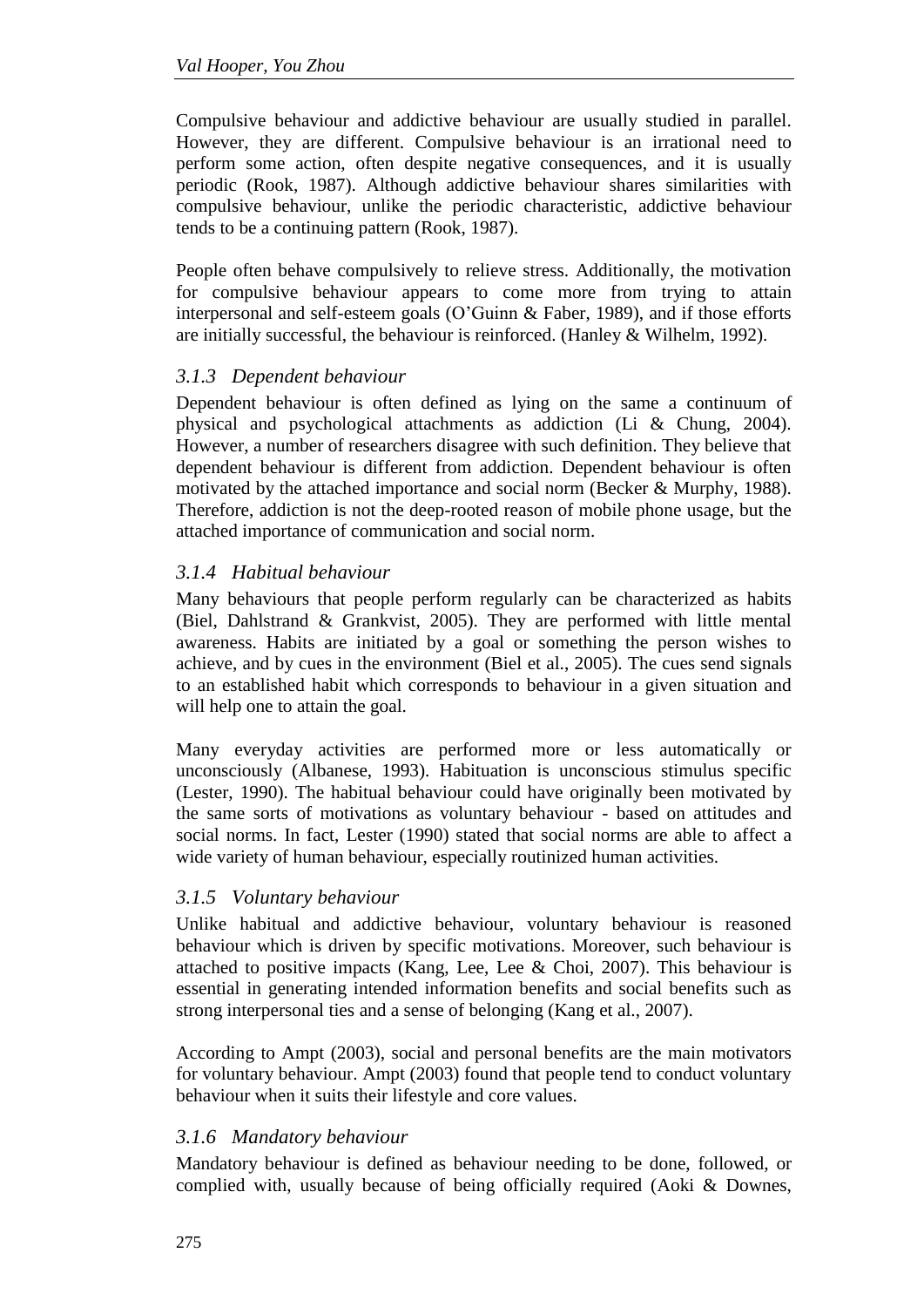2003) or being parentally mandated. In terms of motivation, mandatory behaviour is usually driven or prompted by environmental consequences (Aoki & Downes, 2003).

#### **3.2 Motivation of mobile phone usage**

Initially used simply to communicate, mobile phones currently perform multiple roles (Garcia-Montes et al., 2006). The mobile phone is no longer a phone linked to a space but rather a phone linked exclusively to an individual (Aoki & Downes, 2003). The following sections describe the range of motivations of mobile phone usage.

#### *3.2.1 Social interaction*

Even though many participants in studies acknowledged that they did not get their mobile phones initially for the purpose of social interaction, the phones became part of their lives, often used for staying in touch with their friends and families (Aoki & Downes, 2003). Text messages are often viewed as "gifts" (Taylor & Harper, 2003).

#### *3.2.2 Dependency*

As people start using a mobile phone regularly, it becomes part of their lives to such an extent that they feel lost without it. It becomes a necessity of their lives which accompanies them everywhere (Aoki & Downes, 2003). It is their main means of contact with others (Davie, Panting & Charlton, 2004). They feel disconnected if they do not have their mobile phone with them and tend to leave it on all the time (Blenford, 2006).

#### *3.2.3 Image/Identity*

Like other accessories, mobile phones are seen, at least by some, as bestowing status or confirming group identity (Taylor & Harper, 2003). In this regard Wilska (2003) saw the mobile phone and its usage as being "addictive", "trendy" and "impulsive" Various optional additions help owners personalize their mobile phones, express their identity and reaffirm their belonging to a particular group of friends (Leung & Wei, 2000).

#### *3.2.4 Safety*

A reason frequently mentioned for purchasing a mobile phone is its use in emergencies, where immediate contact with another party, such as family or emergency services, is vital (Davie, Panting & Charlton, 2004). Some people can be labelled as "security/safety conscious", and having a mobile phone makes them feel safer (Wilska, 2003).

#### *3.2.5 Job-related*

Leung and Wei (2000) found that people often initially acquire mobile phones for job-related reasons instead of social reasons. They use their mobile phones mainly because they need to contact work partners. The mobile phone is now a compulsory tool for many people to keep in touch in the business world (Ling, 2000).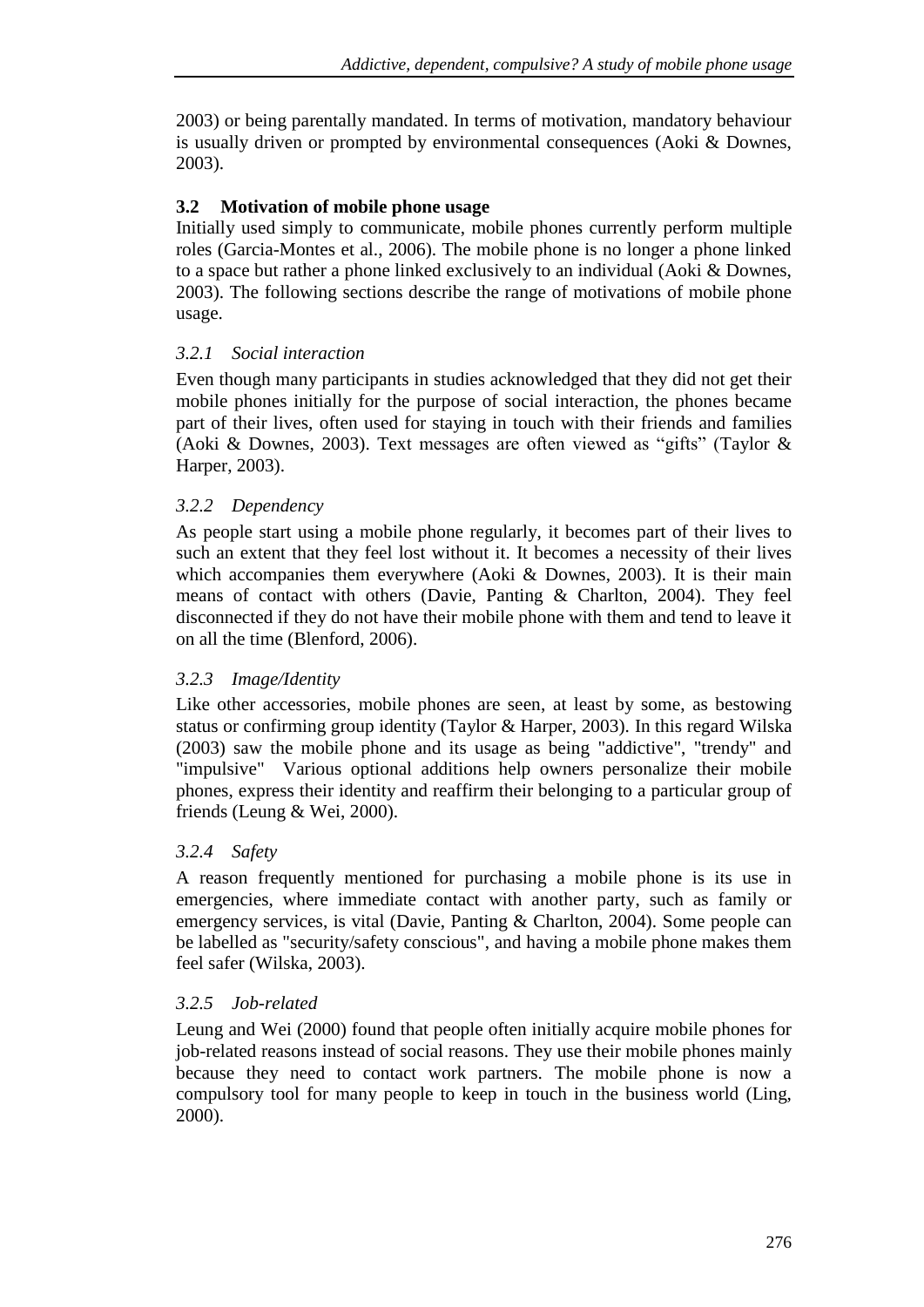#### *3.2.6 Freedom*

According to Wilska (2003), the mobile phone has reduced the possibility of parents being able to control their children's communication. Teenagers' conversations can now be more private, giving them more freedom (Wilska, 2003), even "emancipation" (Leung & Wei, 2000). In addition, the mobile phone offers a direct line to the intended recipient without the typical filtering by siblings or parents as with a landline.

#### *3.2.7 Gossip*

A benefit that is seen by many owners, is not simply for keeping in touch, but for more extended gossiping with friends and family (Peters & Allouch, 2005). Peters and Allouch (2005) see gossip as being essential to social, psychological and physical well-being – almost like a vital "social lifeline'.

### **4 Research propositions**

From the above it is evident that the motivations of mobile phone usage correlate, to a large extent, with the motivations of the different behaviour types. These correlations can be seen in Table 1, and form the basis of the propositions.

| <b>Table 1</b> | Correlation between motivations of mobile phone usage and |  |
|----------------|-----------------------------------------------------------|--|
|                | behaviour types                                           |  |

| Motivation of mobile phone usage | <b>Types of behaviour</b> |
|----------------------------------|---------------------------|
| Social interaction               | Voluntary, Habitual       |
| Dependency                       | Dependency                |
| Image/Identity                   | Dependency                |
| Safety                           | Mandatory, Voluntary      |
| Job-related                      | Mandatory                 |
| Freedom                          | Voluntary                 |
| Gossip                           | Dependency                |

Mobile phone usage maintains or enhances self-esteem, particularly in terms of the overt display of different attributes of the phone. It has been found that users with low self-esteem are more likely to become addicted to using mobile phones (Peters & Allouch, 2005; Davie, Panting & Charlton, 2004). They are unable to resist carrying their mobile phones and calling others for no purpose. This indicates lack control over mobile phone usage.

*Proposition 1*: Mobile phone usage is an addictive behaviour

Some users spend a lot on continually upgrading their device to maintain selfesteem, or spend large amounts of time talking on their mobile phone. Usually, such behaviour results in negative impacts on the users' lives. According to Rook and Hoch"s (1985) compulsive behaviour criteria, such mobile phone usage can be regarded as compulsive behaviour.

*Proposition 2*: Mobile phone usage is a compulsive behaviour

Most often people rely on mobile phones to contact others. The value of the mobile phone lies in the communication function and that is what people thus depend on (Becker & Murphy, 1988).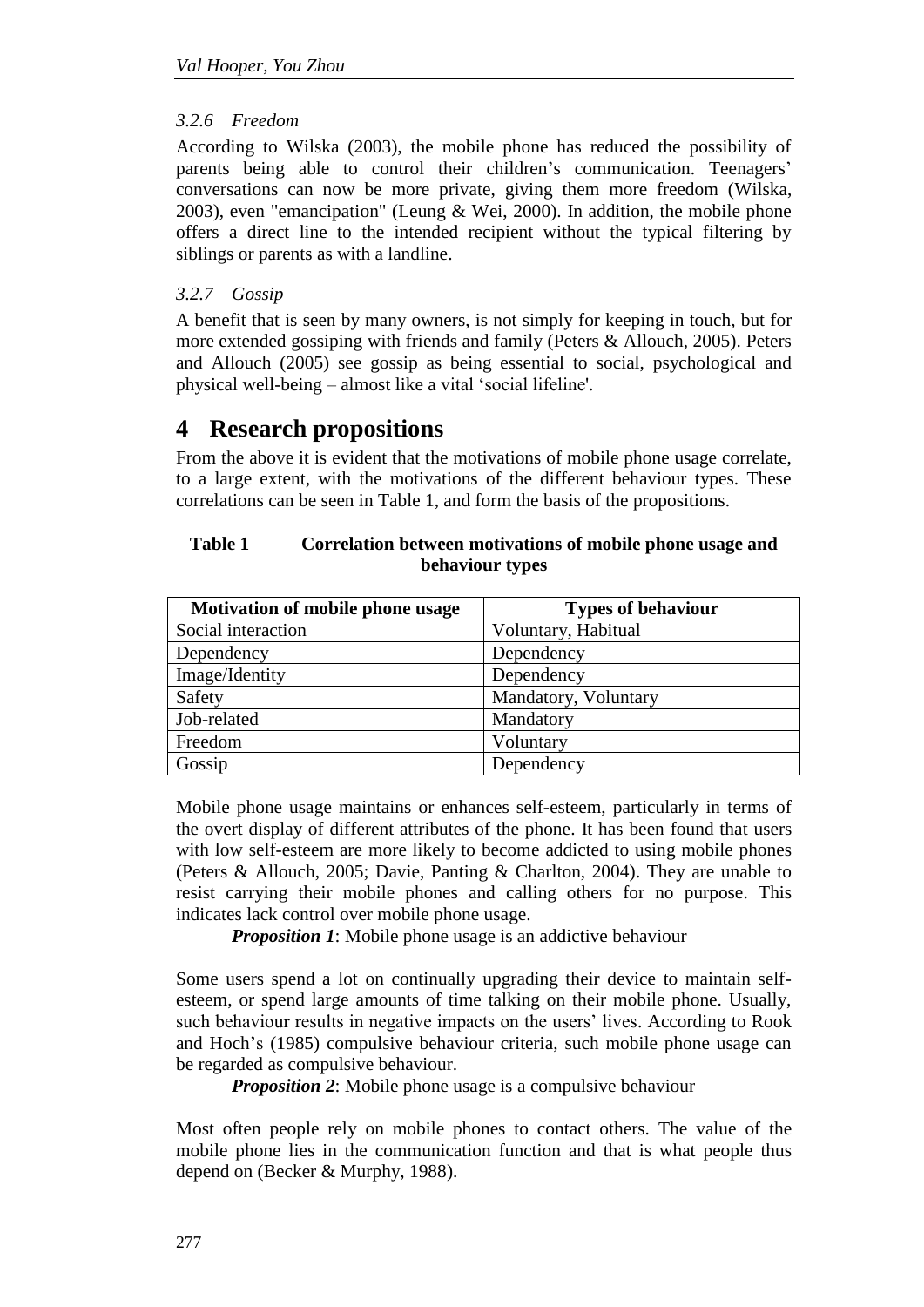*Proposition 3*: Mobile phone usage is a dependent behaviour

Social interaction, dependency, and gossip seem to be prominent drivers of mobile phone usage. They all reflect social management and belonging needs. With the establishment of the mobile social norm, an habituation to use mobile phones to maintain social interaction develops. In order words, mobile phone usage could be habitual behaviour (Biel et al., 2005).

*Proposition 4*: Mobile phone usage is a habitual behaviour

It could be assumed that most users use mobile phones for a reason, and such behaviour is performed willingly and consciously by individuals of their own volition. For example, using a mobile phone for safety, seeking freedom, and social interaction are all reasoned actions. These actions share the same characteristics of voluntary behaviour in that such "causal effects" behaviour is driven by specific motivation (Kang et al., 2007).

*Proposition 5*: Mobile phone usage is a voluntary behaviour

Some mobile phone usage can be viewed as mandatory behaviour because it is driven by environmental consequences instead of self willingness, for example, job-related mobile phone usage, or parental requirements (Aoki & Downes, 2003).

*Proposition* 6: Mobile phone usage is a mandatory behaviour

## **5 Research design**

A questionnaire was designed to collect the data. Although the different behaviour types had not previously been studied in concert, they had all been studied separately in depth and valid and reliable instruments existed for their assessment. The questionnaire thus consisted of items to measure all the constructs plus some demographics.

Six typical types of behaviour were selected as the constructs of the survey: habitual, addictive, mandatory, voluntary, dependent, and compulsive behaviour.

To ensure internal validity and reliability, the majority of the items were derived from existing relevant instruments (Zmud & Boynton, 1991) with minor modifications. After the modifications, the validity of new items was checked by academics of the schools of information systems and psychology of a New Zealand university. Following a number of iterations, between 5-6 items per construct were used which is in accordance with Pinsonneault and Kraemer"s (1993) advice that the optimal number of items per construct is 3-6. Items were to be rated on a Likert scale of five points, which is the most popular choice for ordinal scales (Rodeghier, 1996). So as not to predispose respondents to similar ratings for what they perceived to be items measuring the same construct, items were presented in a random order (Cook, 1995). However, more sensitive questions were placed near the middle of the questionnaire so as to avoid frightening off respondents or leaving them with disturbed emotions (Rodeghier, 1996).

The questionnaire was pre-tested on a class of information systems honours students. Each student completed the questionnaire separately in the presence of a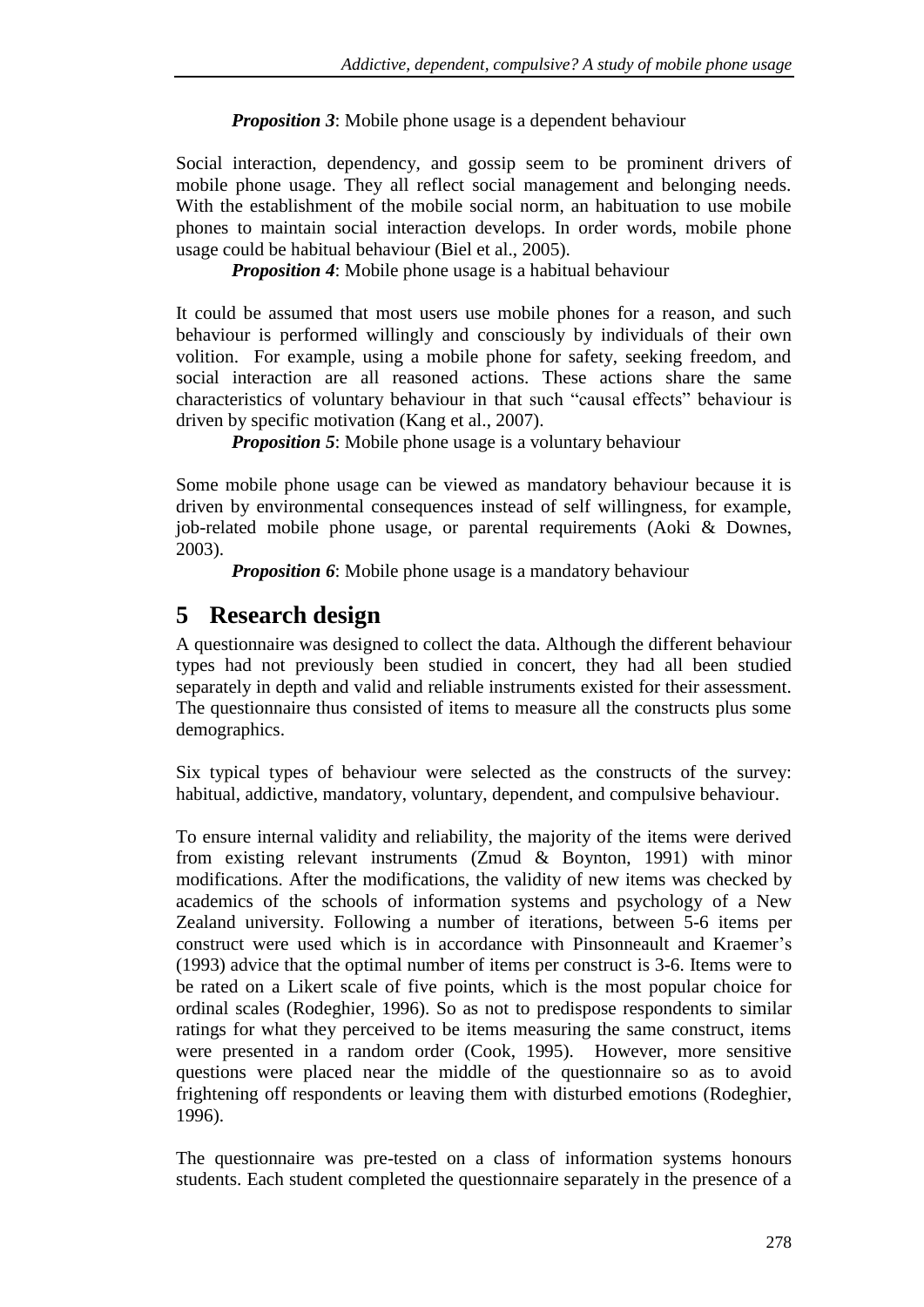researcher, providing them with the opportunity to request clarification if necessary. None was requested and no alterations appeared to be required.

Peters and Allouch (2005) had found that university students were one of the main groups of mobile phone users in New Zealand. A sample was thus drawn from first year information systems students. The students were approached at the beginning of a lecture and practically each student agreed to participate. The questionnaires were completed in situ and collected immediately. A total of 184 questionnaires were completed.

### **6 Data analysis**

The data analysis section is divided into two parts: the demographic data and the data pertaining to the behaviour constructs.

#### **6.1 Respondent demographics**

Confirming Aoki and Downes" (2003) findings, the vast majority of students (92%) used their mobile phones frequently. No difference was noted between New Zealanders who made up 50% of the sample and international students who made up the other 50%.

There were slightly more females (53%) than males but the two genders seemed to use their phones equally frequently. This differs from Peters and Allouch"s (2005) finding that females tend to use mobile phones more than males because females are more likely to gossip on the phone. However, males and females use mobile phones for different reasons - more females than males have a mobile phone for safety needs (Aoki & Downes, 2003).

#### **6.2 Factor analysis**

The factor analysis was conducted using SPSS 13.0 and the objective was to test the validity and reliability of the behavioural constructs. Although based on a combination of existing instruments, the combination was new and therefore the research could be regarded as exploratory.

In order to ascertain convergent validity and discriminant validity of the factors, or constructs, the loadings of each item onto the respective factor should be above 0.6, although loadings of 0.5 and above are acceptable for larger samples or for exploratory analysis (Hair, Anderson, Tatham & Black, 1998). To determine reliability of a factor, a Cronbach"s alpha of over 0.6 is usually required but for exploratory work or for large samples, it may be 0.5 (Field, 2000).

Two approaches were adopted: unconstrained factor analysis where the items 'spoke for themselves'; and analysis according to the predetermined factors.

With the unconstrained approach, there was a strong propensity for the items all to load onto one factor. Those few which formed other factors had loadings of 4.5 and lower, or else formed single-item factors. The varimax rotation of the principal components failed to converge in 25 iterations, which is the recommended limit (Field, 2000). This seems to indicate a great similarity of the constructs with one another, and a lack of distinction.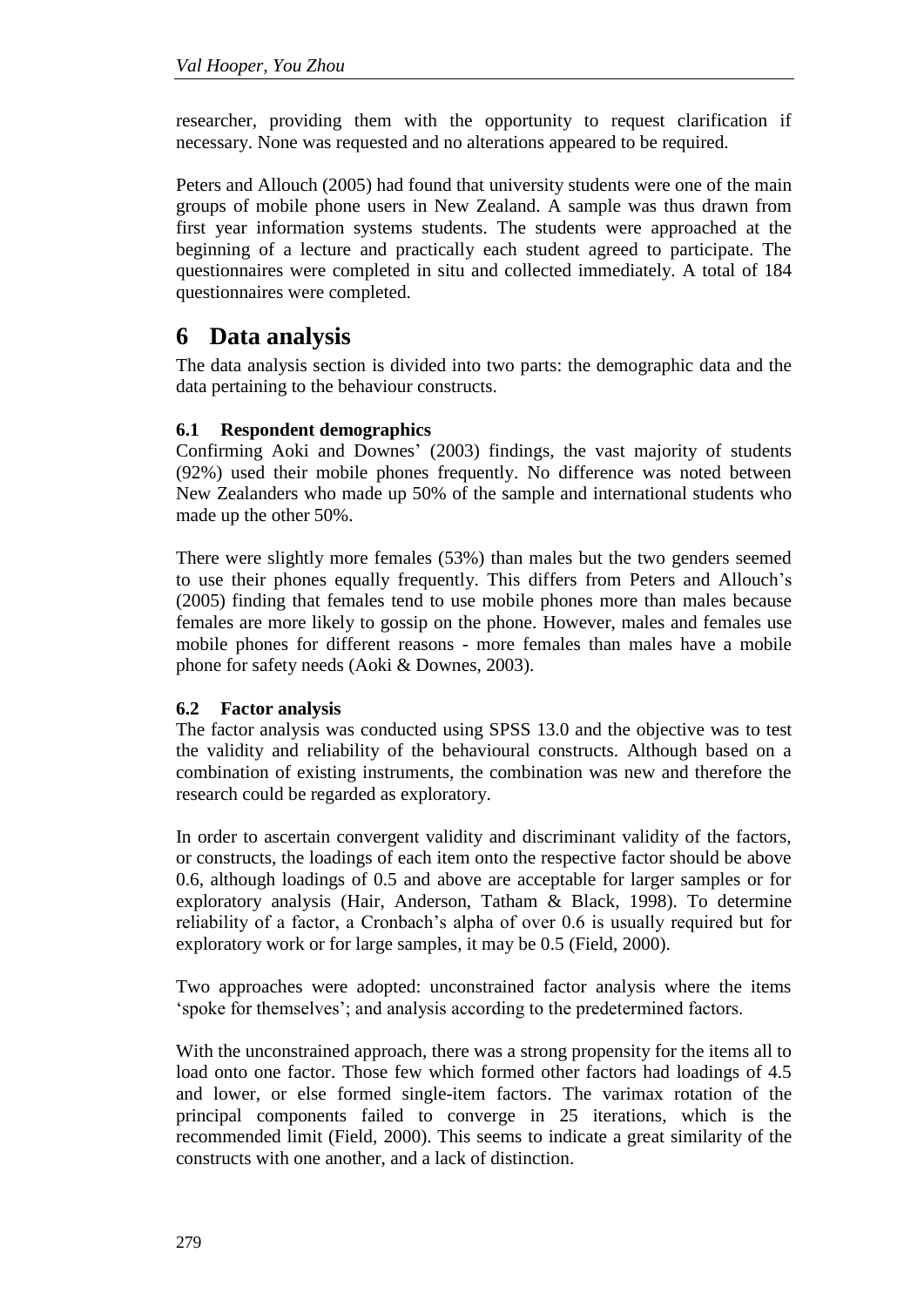With the analysis according to the predetermined factors, the Cronbach's alpha of the habitual, dependent and compulsive behaviour factors were all above 0.6, with dependent behaviour improving even more with the deletion of Item 27 (See Table 2). This deletion seems logical because all the other items refer to negative emotional consequences of being without the mobile phone or its use. It was thus deleted. The Cronbach alpha of the addictive behaviour factor was below 0.6 originally, but yet still above the acceptable level of 0.5. However, with the deletion of Item 8, its Cronbach alpha rose dramatically to .842. This deletion seems logical given that this item has a positive implication whereas the other items have negative emotional implications. It, too, was deleted. The voluntary and mandatory behaviour factors both scored a Cronbach"s alpha of below 0.6 but above 0.5, and neither could be improved by the deletion of any item. Both were thus regarded as acceptable.

| <b>Construct</b> | Question       |                                                                                                         | Cronbach's<br>alpha | Cronbach's<br>alpha if item<br>deleted |
|------------------|----------------|---------------------------------------------------------------------------------------------------------|---------------------|----------------------------------------|
| <b>Habitual</b>  | 19             | I frequently use my cell phone at<br>inappropriate times without thinking e.g.<br>during lecture        |                     |                                        |
|                  | 1              | Using my cell phone is something I do<br>without thinking                                               |                     |                                        |
|                  | 28             | I end up using my cell phone more than I<br>need to just because I do it all the time                   |                     |                                        |
|                  | $\overline{7}$ | I often start to use my cell phone, even<br>though I might be uncertain about my<br>intention to use it |                     |                                        |
|                  | 16             | Sometimes I want to use my cell phone, but<br>I do not have a clear ideal why I want to<br>use it       |                     |                                        |
|                  | 29             | I use my cell phone at times when I see<br>everyone else uses theirs                                    | .793                |                                        |
| <b>Mandatory</b> | $\overline{4}$ | My parents wanted me to have a cell phone<br>so they can keep in touch with me                          |                     |                                        |
|                  | 18             | I have a cell phone because my employer or<br>colleagues ask me to                                      |                     |                                        |
|                  | 10             | I got my cell phone to use in case of<br>emergency                                                      |                     |                                        |
|                  | 30             | I have a cell phone so that my friends can<br>keep in touch with me                                     |                     |                                        |
|                  | 6              | People who are important to me think that I<br>should use a cell phone                                  | .525                |                                        |
| <b>Dependent</b> | $\mathbf{1}$   | When I don't have my cell phone with me,<br>I feel incomplete                                           |                     |                                        |
|                  | 22             | I feel lost when I leave my cell phone at<br>home                                                       |                     |                                        |
|                  | 15             | I feel anxious if I forget to take my cell<br>phone with me                                             |                     |                                        |
|                  | 25             | I feel anxious or nervous on days when I<br>can't use my cell phone                                     |                     |                                        |
|                  | 12             | I feel upset to think that I might be missing<br>calls or messages                                      |                     | .842                                   |
|                  | 27             | I always leave my cell phone on                                                                         | .798                |                                        |

**Table 2 Cronbach's alpha for each construct**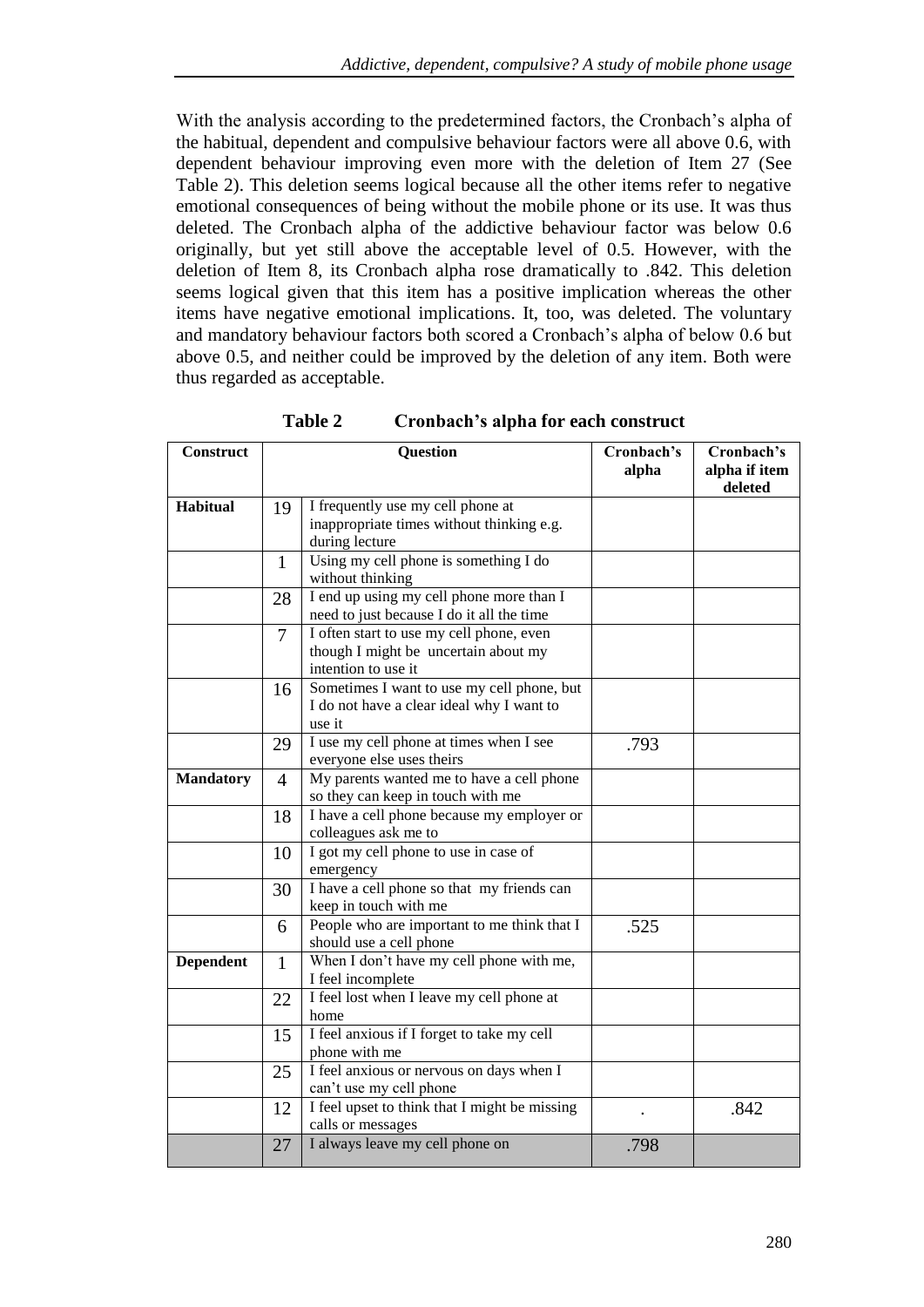| <b>Addictive</b> | $\overline{2}$ | My cell phone starts to disrupt my daily<br>life.                                                                                          |      |      |
|------------------|----------------|--------------------------------------------------------------------------------------------------------------------------------------------|------|------|
|                  | 26             | I feel that I don't have control of my<br>impulse to use my cell phone                                                                     |      |      |
|                  | 11             | I feel others would be horrified if they<br>knew of my cell phone usage habits                                                             |      |      |
|                  | 20             | I don't seem able to change my cell phone<br>usage behaviour even though people tell me<br>I spend too much time on it                     |      | .880 |
|                  | 8              | I have total control over using my cell<br>phone, I can take it or leave it                                                                | .526 |      |
| Compulsive       | 9              | I have to use my cell phone even when I<br>know I can't afford it                                                                          |      |      |
|                  | 14             | Just using my cell phone, no matter what I<br>do with it, makes me feel good                                                               |      |      |
|                  | 24             | I usually ignore the harmful consequences<br>of spending too much time talking on the<br>phone instead of attending to people around<br>me |      |      |
|                  | 17             | I feel guilty when I use my cell phone more<br>than I need to                                                                              | .608 |      |
| <b>Voluntary</b> | 23             | A cell phone allows me to use my time<br>efficiently                                                                                       |      |      |
|                  | 31             | It is financially beneficial to use a cell<br>phone as opposed to a landline                                                               |      |      |
|                  | 32             | Using a fashion cell phone improves my<br>image                                                                                            |      |      |
|                  | 21             | Using a cell phone improves my<br>relationship with my friends                                                                             |      |      |
|                  | 5              | I find cell phones are easy to use                                                                                                         |      |      |
|                  | 13             | Having a cell phone makes me feel safe<br>while I am walking alone at night                                                                | .538 |      |

The instrument thus appeared to be reliable in terms of measuring the different behaviour types of mobile phone usage. Despite the two deletions, there was no improvement on the original unconstrained factor analysis.

In order to address the propositions, the mean scores of the constructs, after the deletion of the two items, as well as the medians were assessed. These are presented in Table 3.

| <b>Behaviour type</b> | <b>Mean</b> | <b>Median</b> |
|-----------------------|-------------|---------------|
| Dependent             | 3.4         | 3.2           |
| Addictive             | 2.32        | 2.25          |
| Habitual              | 2.93        | 3.0           |
| Mandatory             | 3.5         | 3.6           |
| Voluntary             | 3.4         | 3.5           |
| Compulsive            | 2.7         | 2.5           |

**Table 3 Mean scores and medians of constructs**

As can be seen, the scores appear to fall into two groups: those around 3.4 and those less than 3.0. In the former group, mandatory behaviour is at the top, with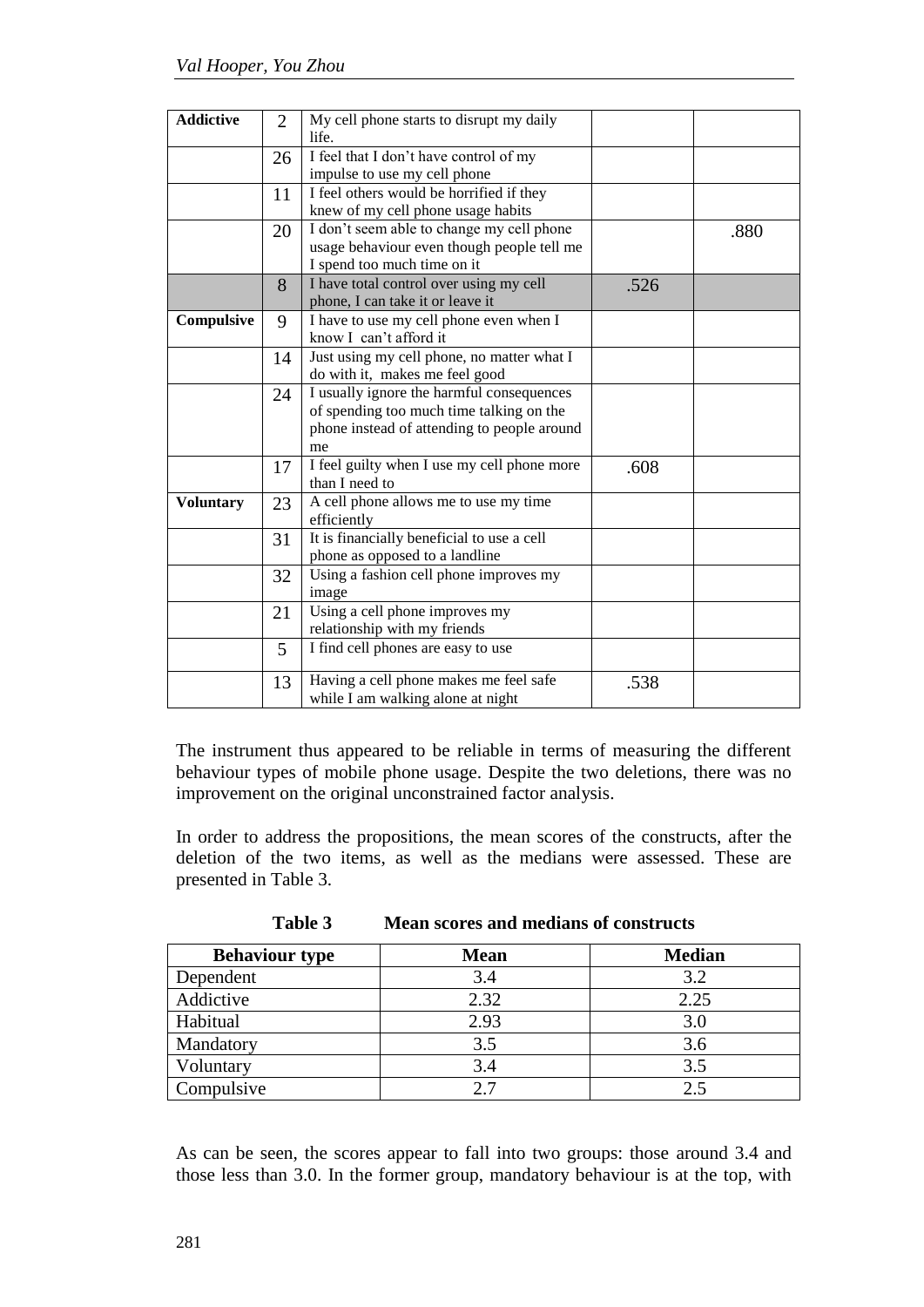voluntary behaviour and dependent behaviour following closely behind. In the latter group, habitual, compulsive and addictive behaviours are the less prominent with addictive behaviour being the least so. It seems that mandatory behaviour is the strongest type of mobile phone usage, and addictive behaviour the weakest. If a cut-off point of 3 is chosen to represent 60% of the possible full score, then it would appear that mobile phone usage could be regarded more as mandatory, voluntary or dependent behaviour rather than habitual, compulsive or addictive. Propositions 6, 5 and 3 are thus supported but not propositions 4, 3 and 1.

### **7 Discussion**

The first finding which came to light was that mobile phone usage amongst university students is very high. This tallies with the findings of Peters and Allouch (2005). However, contrary to their findings that female users are the ones who prefer to gossip on the phone, the findings of this research indicate that both sexes have an equal disposition to gossiping on the phone.

With regard to the different types of mobile phone usage, the factor analysis failed to demonstrate that the measures used were able to differentiate between distinct types. This could possibly be attributable to the types of behaviour used being fairly similar to one another and it being difficult to differentiate at which stage one becomes the other. For instance, behaviour could start out as voluntary and progress to being addictive, or it could start out as being mandatory and progress to being dependent. It would also seem to indicate that mobile phone usage defies categorization in terms of behaviour type.

However, as the items used for assessing the reliability of each construct indicated that they were all reliable, the mean and median scores for each construct were examined for further insights.

The two groups that emerged quite clearly were those that seemed acceptable as behaviour categorizations of mobile phone usage, and those that did not. Belonging to the first group were mandatory, voluntary and dependent behaviours. In light of the students being first years and approximately half of them being international students, many of whom were away from their homes and countries for the first time, it is understandable that parents might have expected or mandated regular contact from their children. In addition, many university students work and they are required to carry mobile phones for ease of contact by their employers. Their behaviour is thus environmentally mandated (Aoki & Downes, 2003). With regard to voluntary behaviour, first year students, many of whom are not studying in their home town, seek to establish new contacts and relationships. It is thus a conscious decision to communicate with a certain individual that drives their phone usage. It suits their lifestyle and core values (Ampt, 2003). In terms of dependent behaviour, establishing themselves in a new environment, first year students might become very dependent on whatever "support" mechanisms exist, especially for giving social and intellectual assurance and advice. This is in line with the view expressed by Becker and Murphy (1988) and the findings of Leung and Wei (2000).

Belonging to the second group were habitual, compulsive and addictive behaviours. Although these types did not receive strong support in terms of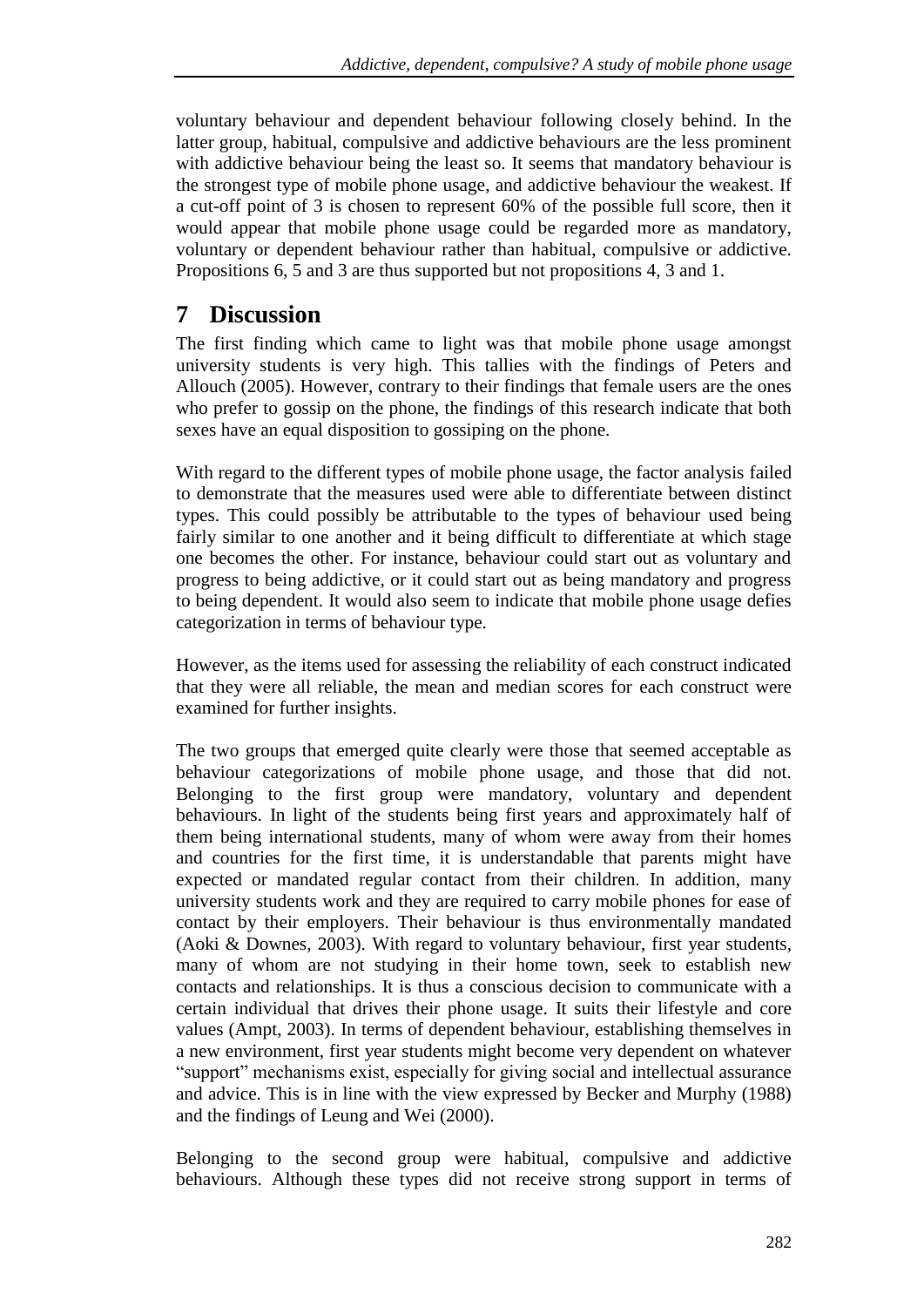scores, they deserve consideration. In terms of habitual behaviour, this might very well be such an ingrained voluntary or mandatory behaviour that it is done without thinking and triggered by environmental cues (Biel et al., 2005), such as checking the mobile phone after each lecture. Compulsive and addictive behaviours fall into the same spectrum, except that the motivation for compulsive behaviour does not exist continually (Rook, 1987). Addictive behaviour shares the same characteristic of lack of regard for the consequences (O'Guinn & Faber, 1989) and this is sometimes seen in students using their mobile phones in lectures even though it is forbidden.

Turning to the propositions, there was support for each one of them  $-$  to a greater of lesser extent. Mobile phone usage could be addictive, compulsive, dependent, habitual, mandatory and voluntary. However, to state conclusively that it is any one behaviour type, would be to deny the fact that no behaviour type scored a 5 on either the mean or the median. At best, the only conclusion that could be drawn is that mobile phone usage could be one of the six behaviour types. Nevertheless, although relatively strong support existed for mobile phone usage being mandatory, voluntary or dependent, the support for the behaviour being habitual, compulsive or addictive was relatively weak.

A further point to note is that the different behaviour types need not be mutually exclusive. Thus behaviour could be predominantly mandatory, with elements of dependent and habitual behaviour, or any other combinations.

In addition, mobile phone usage could be any one of a number of behaviour types, depending on the situation and social or environmental conditions in which an individual finds him/herself.

### **8 Conclusion and directions for future research**

This paper has explored the various types of behaviour according to which mobile phone usage could be categorized. Six possible categories of addictive, compulsive, habitual, dependent, mandatory and voluntary behaviour were identified, based on their underlying motivations. A survey was conducted to test the categorization. Findings indicated that mobile phone usage could not be conclusively and exclusively categorized as any one of the categories although greater support tended to exist for it being mandatory, voluntary or dependent behaviour, with the least support for it being addictive. However, behaviour could be predominantly one type with elements of other types as well. Behaviour type could also differ according to situation and environmental conditions.

This research has addressed the claims made that mobile phone usage is addictive. It has also provided insights into the underlying motivation of the various types of mobile phone usage. As such it has helped to inform the academic exploration into mobile phone usage, as well as the practitioners" (manufacturers and marketers) grasp of the needs of mobile phone users. Future research would need to explore mobile phone usage in terms of each behaviour type (except possibly addictive behaviour) in greater depth. It could also explore the correlations between different ages, genders and nationalities and the various types of behaviour. Lastly, research could examine whether these behaviour types apply to other technology usage such as e-mail participation and online gaming.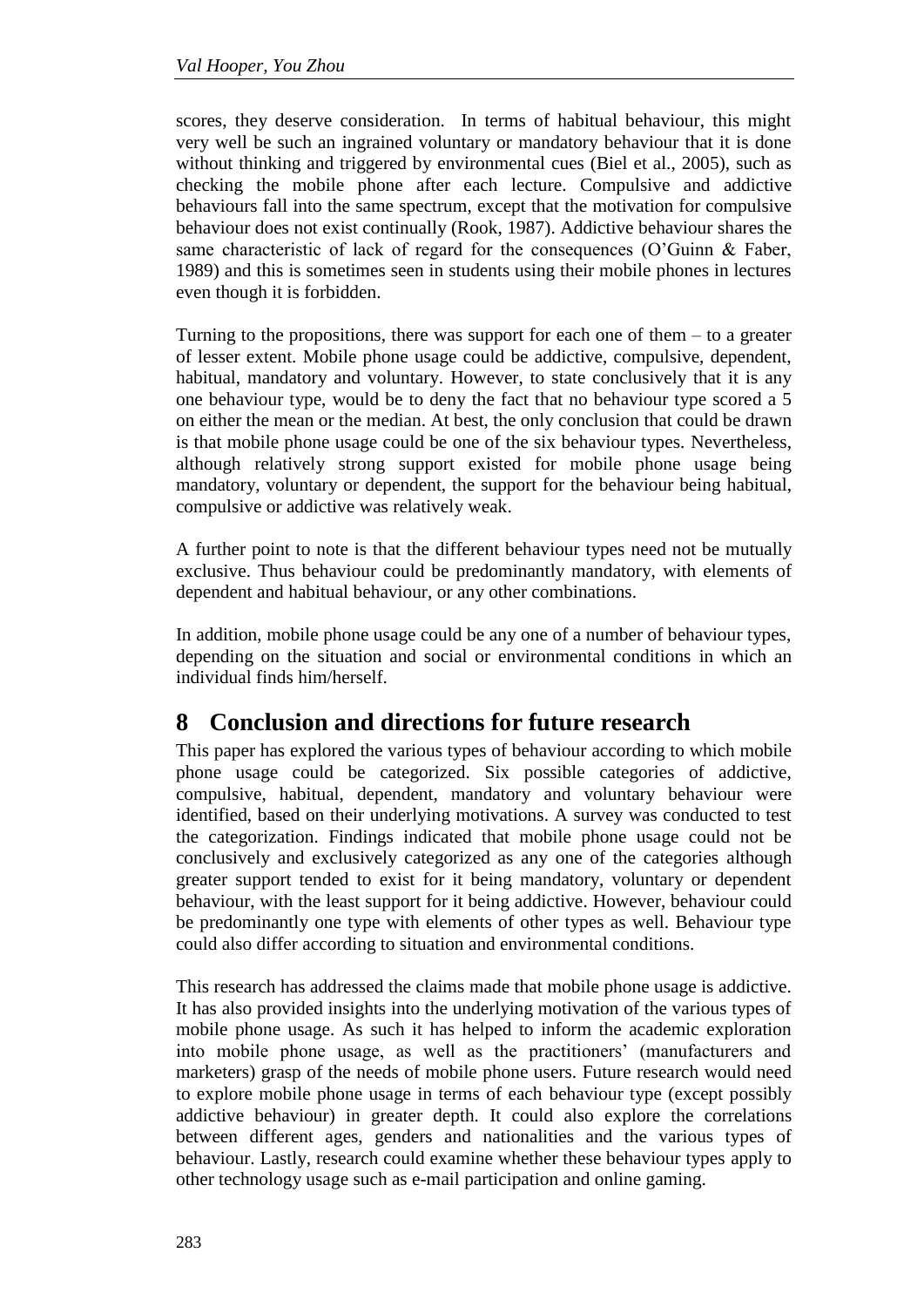#### **References**

- Albanese, P. J., (1993): Personality and Consumer Behaviour: an operational approach,. European Journal of Marketing, Vol. 27, No. 8, pp. 28-37.
- Ampt, E., (2003): Understanding Voluntary Travel Behaviour Change, Paper presented at the 26th Australasian Transport Research Forum, Wellington, New Zealand.
- Aoki, K., & Downes, E. J., (2003): An analysis of young people"s use of and attitudes toward cell phones, Telematics and Informatics, Vol. 20, No. 4, pp. 349-364.
- Becker, G. S., & Murphy, K. M., (1988): A theory of rational addiction, The Journal of Political Economy, Vol. 96, No. 4, p. 675.
- Biel, A., Dahlstrand, U., & Grankvist, G., (2005): Habitual and value-guided purchase behaviour, AMBIO, Vol. 34, No. 4, p. 360.
- Blenford, A., (2007): 3G mobiles change social habits, BBC News, Retrieved 12/02/07 from [http://news.bbc.co.uk/2/hi/technology/4833426.stm.](http://news.bbc.co.uk/2/hi/technology/4833426.stm)
- Cook, L., (1995): "A guide to good survey design," New Zealand: Statistics New Zealand, Wellington.
- Davie, R., Panting, C., & Charlton, T., (2004): Mobile phone ownership and usage among pre-adolescents, Telematics and Informatics, Vol. 21, No. 4, pp. 359-373.
- Faber, R. J., & O'Guinn, T. C., (1992): A clinical screener for compulsive buying,. Journal of Consumer Research, Vol. 19, No. 3, p. 459.
- Field, A., (2000): "Discovering statistics using SPSS," Sage Publications, London.
- Garcia-Montes, J. M., Caballero-Munoz, D., & Perez-Alvarez, M., (2006): Changes in the self resulting from the use of mobile phones, Media, Culture & Society, Vol. 28, No. 1, pp. 67-82.
- Hair, J. F., Anderson, R. E., Tatham, R. L. & Black, W. C., (1998): "Multivariate data analysis," 5<sup>th</sup> ed., Prentice Hall, Upper Saddle River, NJ..
- Hanley, A., & Wilhelm, M. S., (1992): Compulsive buying: an exploration into self-esteem and money attitudes, Journal of Economic Psychology, Vol. 13, pp. 5-18.
- Kang, I., Lee, K. C., Lee, S., & Choi, J., (2007): Investigation of online community voluntary behavior using cognitive map, Computers in Human Behavior, Vol. 23, pp. 111-126.
- Lester, D., (1990): Maslow's hierarchy of needs and personality, Pergamon Press, Vol. 11, No. 11, pp. 1187-1188.
- Leung, L., & Wei, R., (1999): Who are the mobile phone have-nots?, New Media & Society*,* Vol. 6, No. 1, pp. 209-226.
- Leung, L., & Wei, R., (2000): More than just talk on the move: Uses and gratifications of the cellular phone, Journalism and Mass Communication Quarterly, Vol. 77, No. 2, p. 308.
- Ling, R., (2000): "We will be reached": the use of mobile telephony among Norwegian youth, Information Technology & People, Vol. 13, No 2, pp.102-120.
- Li, S.-M., & Chung, T.-M., (2004): Internet function and Internet addictive behaviour, Computers in human behaviour, Vol. 22, No. 6, pp. 1067-1071.
- Madrid, (2003): Mobile phones becoming a major addiction [Electronic Version]. Retrieved 12/02/07 from